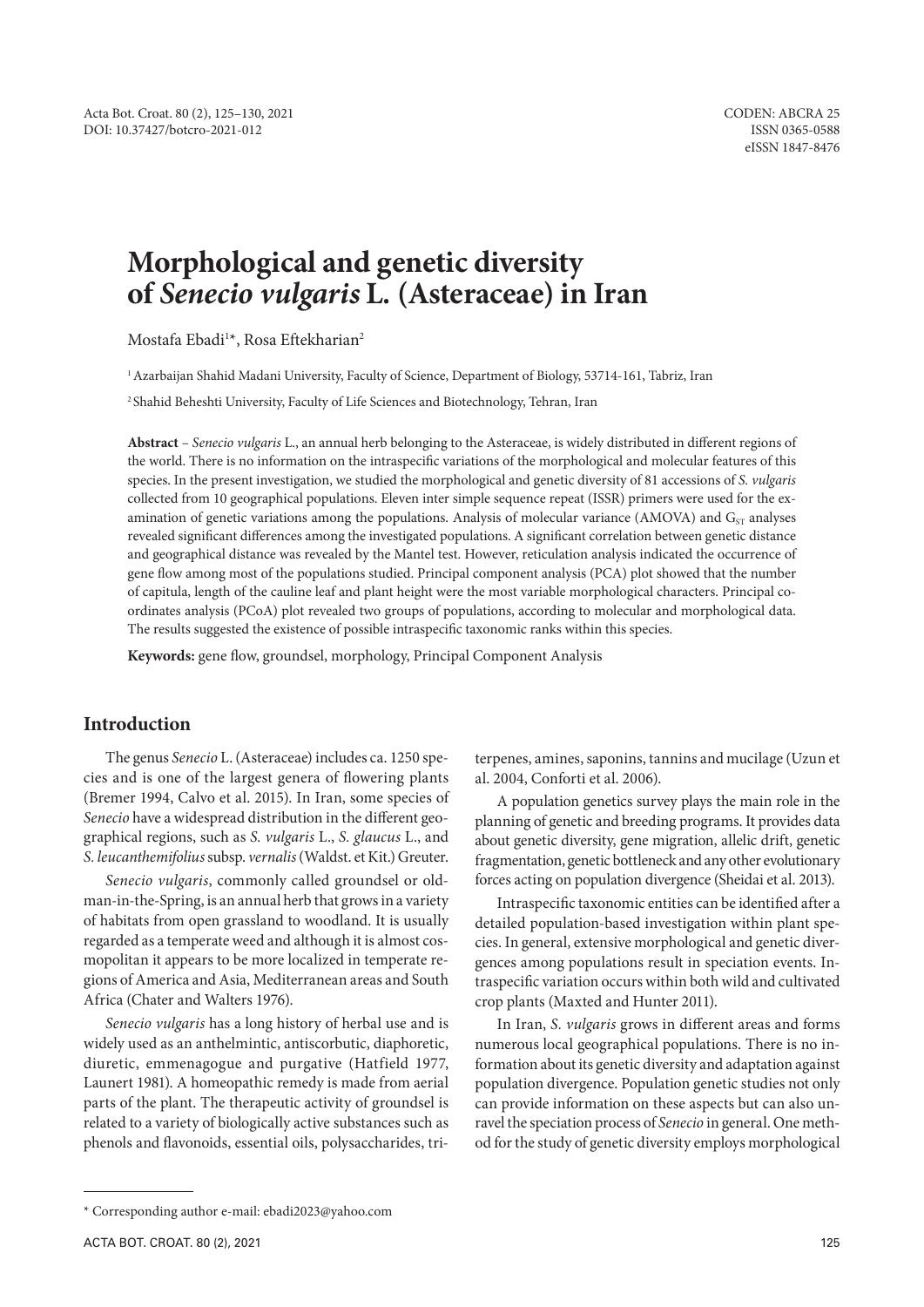characteristics, but molecular markers are the potential tools to study genetic relations, phylogeny, population dynamics or gene- and genome mapping. .

The advent of molecular markers resulted in an improved ability to track evolution through a good understanding of genetic diversity among populations and new phylogenetic viewpoints (Müller-Schärer and Fischer 2001, Stuessy et al. 2014). Among molecular markers, inter simple sequence repeat (ISSR) deserves special attention as a tool for analyzing diversity. ISSR is easy to use, quick, simple and highly reproducible (Azizi et al. 2014, Eftekharian et al. 2016). ISSR markers usually show high polymorphism and have the very important advantage that no prior information about the genomic sequence is required (Kojima et al. 1998, Bornet and Branchard 2001).

This study aimed to investigate the genetic variation between *S. vulgaris* populations collected from different geographic regions by using ISSR and morphological characters. Also, gene flow and correlation of genetic and geographical distances were estimated.



**Fig. 1.** Principal component analysis (PCA) among studied population based on quantitative morphological characters. Component 1 and component 2 refer to the first and second principal components, respectively. Arrows represent the correlations between the independent variables and the two principal components represented. Each point represents an individual sample.

# **Material and methods**

# **Plant specimens**

Eighty-one plant specimens were collected from ten geographical regions (On-line Suppl. Fig. 1). Details of localities and voucher specimens are showed in Tab. 1. Morphological characteristics of *S. vulgaris* accessions were measured by a binocular microscope (Olympus BH2 ×400).

#### **DNA extraction and PCR amplification**

For the molecular study, a sub-sample of 0.5 g leaves from each population was taken and genomic DNA was extracted by the CTAB method (Sheidai et al. 2013).

Eleven ISSR primers were tested for PCR amplification; (AGC) 5GG, (AGC) 5GT, (CA) 7GT, (CA) 7AT, (GA) 9C, UBC807, UBC810, UBC811, UBC823, UBC834, and UBC847. PCR reactions were done in a total volume of 25 μL containing 1 μL primer (12.5 pmol), 0.5 μL dNTPs mix (10mM), 20 ng template DNA, 1.5 μL reaction buffer (10×), 1.2 μL MgCl<sub>2</sub>, 1.5 U *Taq* DNA polymerase and 18.5 μL deionized water.

The PCR reaction was performed with a thermal cycler (Techne, Germany) with the following program: 94 °C for 5 min, 30 cycles at 94 °C for 30 sec, 55 °C for 1 min, 72 °C for 2 min and a final extension at 72 °C for 10 min. The PCR products were electrophoresed at 85 V on 1.5% agarose gels and the resulting bands were observed under a UV transilluminator. The DNA fragment sizes were estimated after comparison with a 1-kb DNA ladder. Polymorphic ISSR markers were manually scored as binary data with presence as "1" and absence as "0".

#### **Multivariate analysis**

The one-way analysis of variance (ANOVA) was used to indicate a significant difference of morphological characters among the studied populations. Principal component analysis (PCA) was used to recognize important variable morphological characters in the studied populations. Principal coordinate analysis (PCoA) was carried out based on morphological and molecular data with Euclidean distance as a

**Tab. 1.** Geographical information concerning the studied populations of *Senecio vulgaris*.

| Population       | Locality                   | Habitat type     | Altitude<br>(m a.s.l.) | Longitude<br>(E) | Latitude<br>(N) | Voucher<br>No. |
|------------------|----------------------------|------------------|------------------------|------------------|-----------------|----------------|
| Pop1             | Fars, Kazerun              | Waste ground     | 904                    | 29.64            | 51.64           | 95109          |
| Pop <sub>2</sub> | Khuzestan, Andimeshk       | Roadsides        | 185                    | 32.44            | 48.34           | 95105          |
| Pop3             | Khuzestan, Masjed soleiman | Roadsides        | 150                    | 31.13            | 49.20           | 95104          |
| Pop4             | Fars, Nurabad              | Roadsides        | 985                    | 30.11            | 51.54           | 95110          |
| Pop <sub>5</sub> | Tehran, Velenjak           | Mountain meadows | 1758                   | 35.48            | 51.23           | 95101          |
| Pop <sub>6</sub> | Lorestan, Khorramabad      | Roadsides        | 1215                   | 33.29            | 48.22           | 95103          |
| Pop7             | Alborz, Karaj              | Mountain meadows | 1327                   | 35.38            | 50.92           | 95107          |
| Pop <sub>8</sub> | Ilam, Ivan                 | Waste ground     | 1144                   | 33.82            | 46.30           | 95106          |
| Pop <sub>9</sub> | Tehran, Lavasan            | Mountain meadows | 1720                   | 35.75            | 51.60           | 95102          |
| Pop10            | Khuzestan, Ahwaz           | Roadsides        | 15                     | 31.31            | 48.67           | 95108          |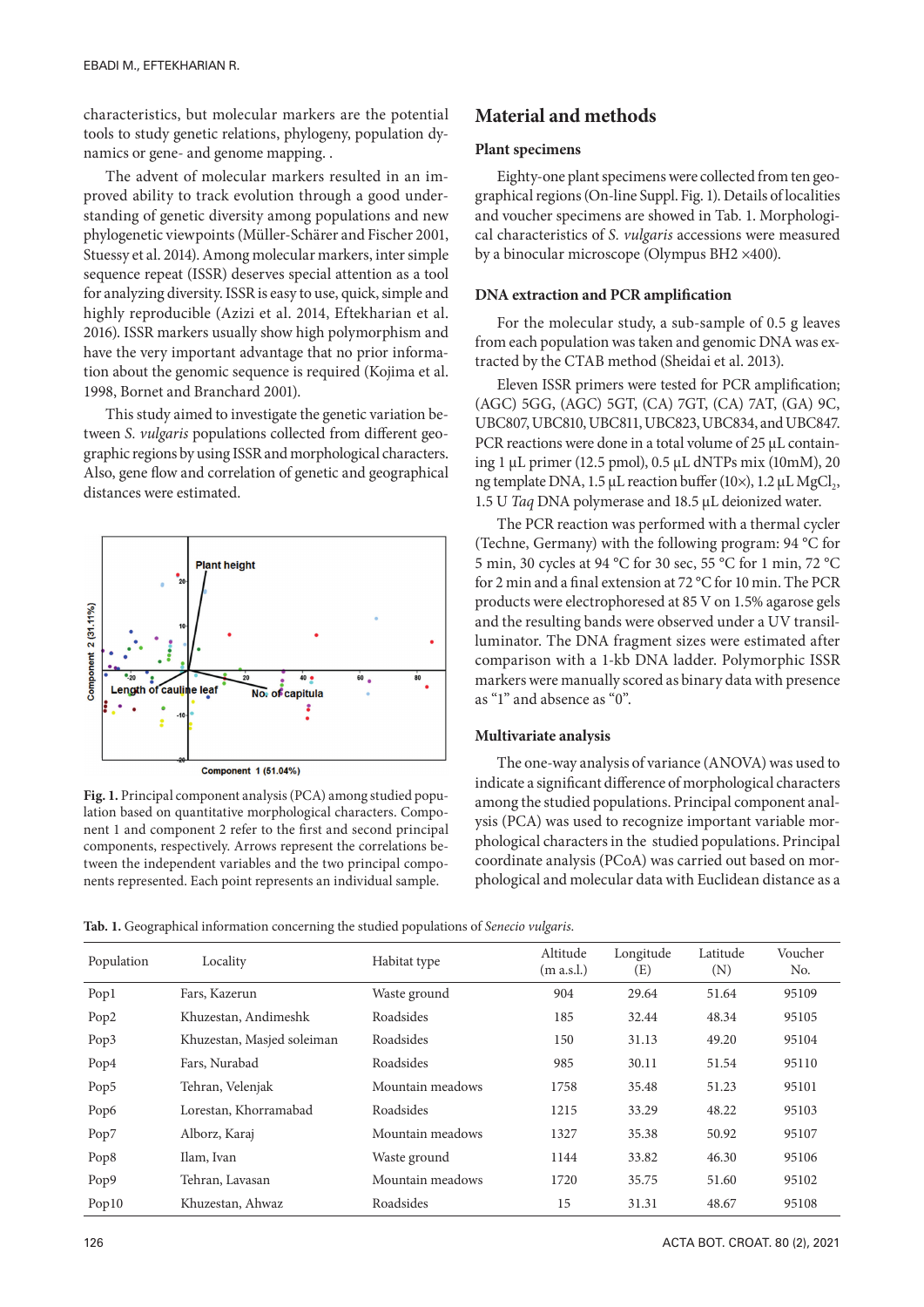similarity index. Statistical analysis was performed using the program PAST v. 2.17c. (Hammer et al. 2001).

Genetic diversity and population variation parameters were performed by PopGene software v. 1.32 (Yeh et al. 1999). Mantel permutation test was used to check the correlation between genetic distances and corresponding geographical distances of the studied populations by GenAlex software v. 6.5. (Peakall and Smouse 2006).

Analysis of molecular variance (AMOVA) test was used to determine significant genetic differences among the studied populations with the use of GenAlex v. 6.5. Genetic differentiation was estimated by  $D_{\text{SST}}$  = Jost measure of differentiation (Jost 2008) and  $G_{\text{ST}}$  = standardized measure of genetic differentiation (Hedrick 2005).

The occurrence of allele flow among populations was estimated by reticulation analysis (Legendre and Makarenkov 2002).

# **Results**

### **Morphological variability**

Twenty-three qualitative and quantitative characters were selected for morphological evaluation of *S. vulgaris*

**Tab. 2.** Quantitative and qualitative morphological characters of *Senecio vulgaris* accessions (length measured values are in cm). SD – standard deviation; N – number of analyzed samples.

| Quantitative characters          | mean $\pm$ SD (N)             |
|----------------------------------|-------------------------------|
| Plant height                     | $21.45 \pm 8.71(81)$          |
| Length of basal leaf             | $3.96 \pm 1.08$ (176)         |
| Width of basal leaf              | $1.35 \pm 0.53$ (176)         |
| Thickness in base of stem        | $3.21 \pm 0.91(81)$           |
| Length of cauline leaf           | $4.54 \pm 1.16(214)$          |
| Width of cauline leaf            | $1.97 \pm 0.62$ (214)         |
| Number of capitula               | $6.13 \pm 1.42$ (81)          |
| Length of peduncle               | $0.21 \pm 0.08$ (295)         |
| Length of bract on a peduncle    | $0.37 \pm 0.08$ (205)         |
| Number of involucral bracts      | $21.19 \pm 0.59(81)$          |
| Length of involucral bracts      | $0.64 \pm 0.05$ (232)         |
| Number of calyculus bracts       | $10.1 \pm 2.49(81)$           |
| Length of corolla                | $0.67 \pm 0.05$ (217)         |
| Length of corolla tube           | $0.40 \pm 0.05$ (217)         |
| Length of corolla lamina         | $0.28 \pm 0.04$ (217)         |
| Length of anther in disc florets | $0.18 \pm 0.01$ (110)         |
| Length of style in disc florets  | $0.09 \pm 0.01$ (192)         |
| Length of papus                  | $0.6 \pm 0.08(305)$           |
| Length of nutlet                 | $0.31 \pm 0.03$ (273)         |
| Qualitative characters           |                               |
| Type of stem                     | Branched-unbranched           |
| Stem indumentum                  | $Yes - No$                    |
| Blackness of calyculus bracts    | Less than 1mm – More than 1mm |
| Blackness of involucral bracts   | Less than 1mm – More than 1mm |
|                                  |                               |

**Tab. 3.** Correlation of morphological characteristics of the studied *Senecio vulgaris* populations with two components of principal component analysis (PCA).

|                            | Component       |                 |  |  |
|----------------------------|-----------------|-----------------|--|--|
| Character                  | PC <sub>1</sub> | PC <sub>2</sub> |  |  |
| Number of capitula         | 0.908           | 0.132           |  |  |
| Length of the cauline leaf | $-0.895$        | 0.115           |  |  |
| Length of peduncle         | 0.531           | 0.043           |  |  |
| Plant height               | 0.144           | 0.951           |  |  |

populations (Tab. 2). ANOVA test showed that there are significant differences ( $P \le 0.01$ ) among the quantitative morphological characters of studied populations.

The most important morphological characters among the studied populations were identified by PCA-biplot. The biplot of the PCA based on quantitative morphological characters showed that the number of capitula, length of the cauline leaf and plant height are important markers in the distribution of the populations studied (Fig. 1). It showed two factors (PC1 and PC2) which together explained 82% of the total variance. The PC1 (51% of variance) had positive correlations with the number of capitula, and a negative significant correlation with length of the cauline leaf. PC2 (variance 31%) had positive correlations with plant height (Tab. 3).

The PCoA plot of both quantitative and qualitative characters divided the studied populations into two groups (groups I and II) based on morphological characters (Fig. 2). Populations No. 5, 7 and 9 were grouped into I and the rest of the studied populations were placed in Group II.

The capitula numbers of populations of the first group ranged between 6 to 9 and between 4 to 7 in populations of Group II. The means of the length of cauline leaf were 6 cm



**Fig. 2.** Two dimensional plot of principal coordinate analysis (PCoA) of the studied *Senecio vulgaris* populations based on morphological characters. Different colors indicate the plant specimens from each geographical population. Group 1: the populations in north Iran (Populations 5, 7 and 9); Group 2: the populations in west and south west Iran (Populations 1, 2, 3, 4, 6, 8 and 10).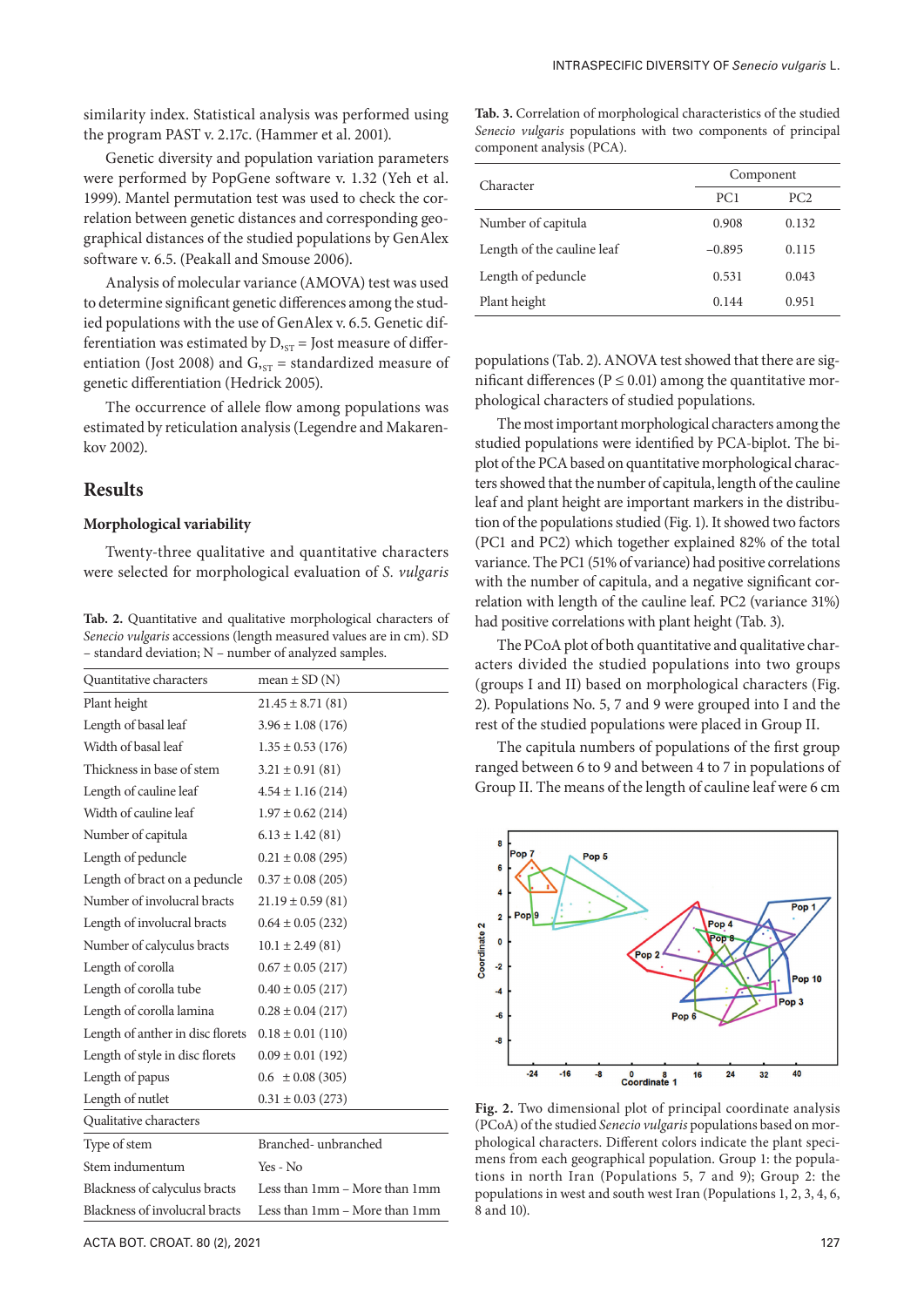

**Fig. 3.** Morphological characters of two different types of *Senecio vulgaris*. A – unbranched stem and bract black tip less than 1 mm long, B – branched stem and bract black tip more than 1 mm long (adapted and modified from Klinkenberg 2019).

and 4 cm in Group I and II populations, respectively. Also, the mean of plant height of Group I populations was 25 cm whereas it was 18 cm in Group II populations.

Moreover, the stem type of Group I populations was often branched and the black tips of the bracts were more than 1 mm long whereas populations of another group mostly have an unbranched stem and the black tips of the bracts were less than 1 mm long (Fig. 3).

#### **ISSR marker**

In this study, 121 reproducible ISSR fragments (200-800 bp) were obtained utilizing the PCR amplification. ANOVA analysis revealed significant genetic differences among the studied populations (PhiPT = 0.83,  $P \le 0.01$ ). It also showed that most of the genetic variation (60%) occurred within populations, while 40% was due to inter-population genetic differences.These results revealed the presence of a high level of genetic differentiation among *S. vulgaris* populations. This result was also supported by the  $G_{st}$  analysis and Hickory test.

Moreover, population differentiation parameters determined among the studied populations produced high values for Hedrick, standardized fixation index after 999 permutation (G'st =  $0.886$ ,  $P \le 0.001$ ) and Jost, differentiation index (D-est =  $0.275$ ,  $P \le 0.001$ ).

Various parameters of genetic diversity calculated in 10 geographical populations of *S. vulgaris* are shown in Online Suppl. Tab. 1. The results obtained from the common genetic diversity indices are similar to the unbiased gene diversity parameter (which is free from the sampling size). The polymorphic loci percentage in each population varied from 10.54% to 55.61% (On-line suppl. Tab. 1). Kazerun population (Pop1) showed the highest percentage (55.61%) of polymorphic loci of all the populations while the Velenjak population (Pop 5) exhibited the lowest amount of polymorphism (10.54%). The values of Shannon's information index (I) varied from 0.062 to 0.298 in all the populations. The gene diversity (He) for all loci in each of the population ranged from 0.039 to 0.189.



**Fig. 4.** Two dimensional plot of principal coordinate analysis (PCoA) of the studied *Senecio vulgaris* populations based on ISSR data. Different colors indicate the plant specimens from each geographical population. Group 1: the populations in north Iran (Populations 5, 7 and 9); Group 2: the populations in west and south west Iran (Popu;atopms 1, 2, 3, 4, 6, 8 and 10).



**Fig. 5.** Reticulogram of the studied *Senecio vulgaris* populations based on a neighbour joining tree of ISSR data. Populations are marked with numbers from 1-10 according to Tab. 1. Dashed lines indicate gene flow. Reticulation analysis revealed that limited amount of shared alleles or gene.

PCoA analysis showed that there were genetic differences among studied populations of *S. vulgaris* based on ISSR data. Populations 5, 7 and 9 were categorized into separate groups while the rest of the studied populations were distanced from them (Fig. 4).

The Mantel test showed that there is a significant correlation ( $r = 0.5$ ,  $P < 0.01$ ) between genetic and geographic distance (On-line Suppl. Fig. 2). This result demonstrated that gene exchange occurred between populations that were close to each other.

A reticulogram revealed some degree of shared alleles among most of the populations. (Fig. 5) These shared alleles might be due to ancestral and or ongoing limited gene flow among the studied populations.

### **Discussion**

Population genetic investigations are useful in understanding genetic variability, allele flow, inbreeding against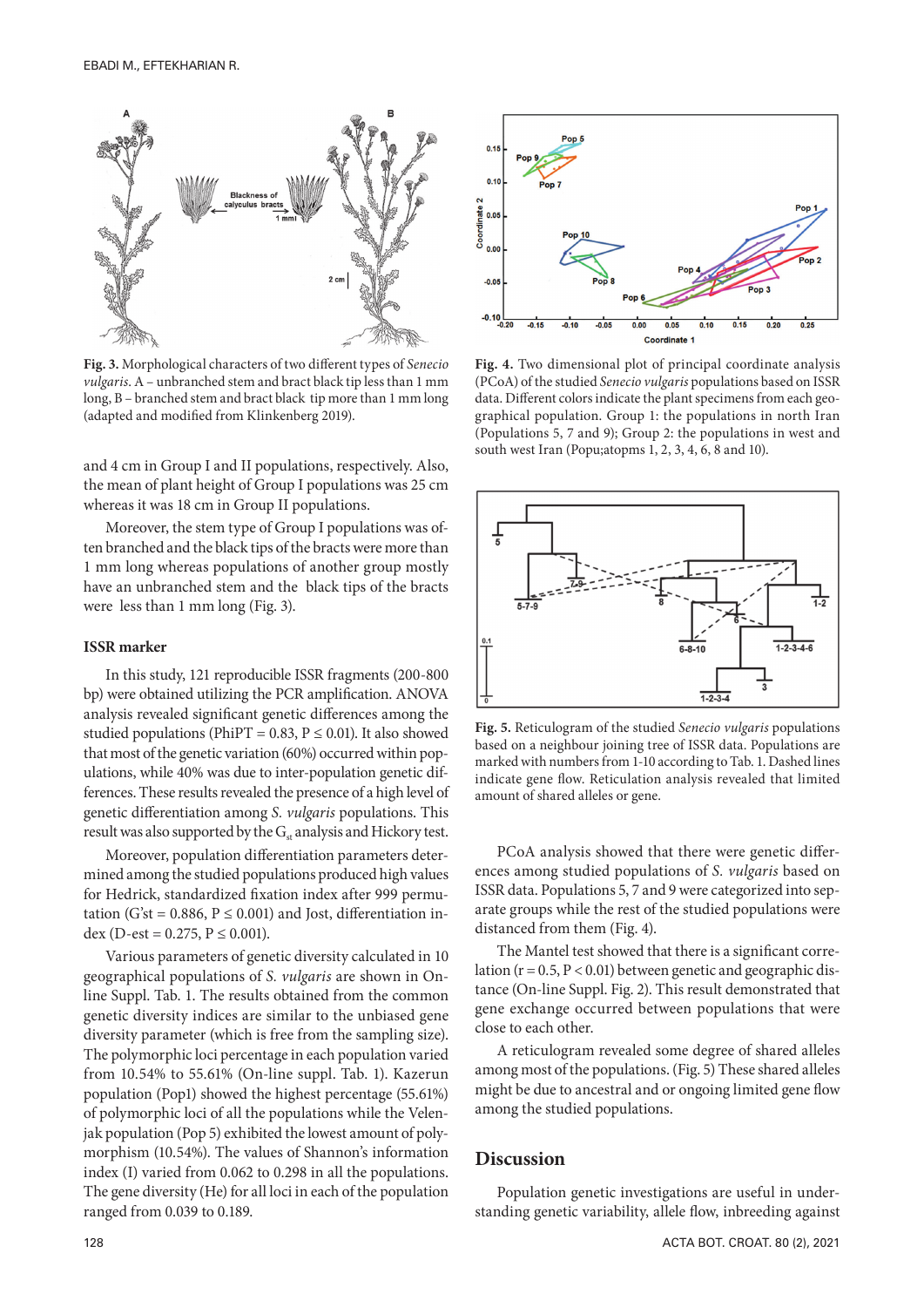outbreeding and effective population size. This information is valuable in choosing effective management in conservative plans and also throws light on the presence of intraspecific taxonomic forms and suggests an appropriate hybridization strategy (Freeland et al. 2011, Sheidai et al. 2013, 2014).

Genetic diversity of *S*. *vulgaris* was studied by Müller-Schärer and Fischer (2001). According to their investigation different geographical areas include different habitats and populations representing different habitats varied in their sizes.

In our recent study, the genetic structure of *S*. *glaucus* showed that population fragmentation, restricted gene flow, genetic drift, and local adaptation have played a role in the genetic divergence of *S. glaucus* populations in Iran (Eftekharian et al. 2016).

In the present investigation, *S. vulgaris* populations presented a high degree of genetic variability. Species that are dispersed over a wide area face different environmental conditions and therefore can possess a wide genetic and morphological variability to manage ecological challenges (Freeland et al. 2011, El-Amier et al. 2014, Eftekharian et al. 2015, 2016).

In this study, population fragmentation in *S. vulgaris* is revealed by PCoA. However, some degree of gene flow and genetic admixture occurred among populations as shown by a reticulogram. The probable loss of genetic variation within these populations can be prevented by this limited gene flow due to the action of genetic drift (Habibollahi et al. 2015).

According to the Mantel test, which presented a pattern of isolation-by-distance in the studied *S. vulgaris* populations, adjacent populations have more chance for gene exchange than more distant populations, which is why more genetic similarities have been shown in closely situated populations.

Comparison of the two datasets indicated that in some cases, the grouping of populations based on the morphological method was consistent with molecular groupings.

Therefore, the PCoA plot based on molecular and morphological data showed two groups of populations.

Genetic and morphological differences between the two groups may be related to different ecological conditions. Ecological and environmental factors (e.g., temperature, humidity, and soil factors) can be significantly effective in shaping genetic diversity patterns (Huang et al. 2016). According to Müller-Schärer and Fischer (2001) different habitats can affect the genetic structure of *S. vulgaris* populations. Tang et al. (2015) showed that there was a strong relationship between the soil factors (especially salinity and soil texture) and plant diversity. In our study, the habitat of studied populations varied from mountain meadows (Populations 5, 7 and 9) to roadsides (Populations 2, 3, 4, 6 and 10) and waste grounds (Populations 1 and 8). The mountain meadow habitats had gravelly soils while loamy soils were predominant in the waste ground and roadside habitats. However, the effects of some factors in plant population genetic diversity remain unclear and more investigations have to be done.

# **Conclusion**

Morphological characters revealed that two groups of the studied geographical populations differed from each other in two qualitative morphological features (black tips of calyculus bracts and type of stem), as evidenced in Fig. 3 and three quantitative characters (capitula number, length of the cauline leaf and plant height). Therefore, in these populations, morphological changes accompanied genetic differences and this pattern of arrangement has confirmed the existence of possible intraspecific taxonomic ranks within this species.

#### **References**

- Azizi, N., Sheidai, M., Mozafarian, V., Noormohammadi, Z., 2014: Genetic, cytogenetic and morphological diversity in *Helicrysum leucocephalum* (Asteraceae) populations. Biologia 6, 1–8.
- Bornet, B., Branchard, M., 2001: Nonanchored inter simple sequence repeat (ISSR) markers: Reproducible and specific tools for genome fingerprinting. Plant Molecular Biology Reporter 19, 209–215.
- Bremer, K., 1994: Asteraceae: Cladistics and classification. Timber Press, Portland.
- Calvo, J., Alvarez, I., Aedo, C., 2015: Systematics of *Senecio* section *Crociseris* (Compositae, Senecioneae). Phytotaxa 211, 1–105.
- Chater, A.O., Walters, S.M. 1976: *Senecio* L. In: Tutin, T.G., Heywood, V.H., Burges, N.A., Moore, D.M., Valentine, D.H., Walters, S.M., Webb, D.A. (Eds.), Flora Europaea, Vol. 4, 191–199. Cambridge University Press, Cambridge.
- Conforti, F., Loizzo, M.R., Statti, G.A., Houghton, P.J., Menichini, F., 2006: Biological properties of different extracts of two *Senecio* species. International Journal of Food Science and Nutrition 57, 1–8.
- Eftekharian, R., Sheidai, M., Attar, F., Noormohammadi, Z., 2015: Genetic diversity and population structure in *Senecio leucanthemifolius* subsp. *vernalis* (Asteraceae) in Iran. Phytologia Balcanica 21, 139–148.
- Eftekharian, R., Sheidai, M., Attar, F., Noormohammadi, Z., Ebadi-Nahari, M., 2016: Morphometric and ISSR based variability analysis to elucidate population genetic structure in *Senecio glaucus* L. (Asteraceae: Senecioneae). Nucleus 60, 43–49.
- El-Amier, Y.A., El-Halawany, E.F., Abed Zaid, A., 2014: Ecological Study on *Senecio glaucus* L. in the Deltaic Mediterranean coastal land of Egypt. Journal of Environmental Science 43, 597–614.
- Freeland, J.R., Kirk, S., Petersen, D., 2011: Molecular ecology. 2nd ed. Willy, London.
- Habibollahi, H., Noormohammadi, Z., Sheidai, M., Farahani, F., 2015: Genetic structure of cultivated flax (*Linum usitatissimum* L.) based on retrotransposon-based markers. Genetika 47, 1111–1122.
- Hammer, Ø., Harper, D.A.T., Ryan, P.D., 2001: PAST: Paleontological Statistics Software Package for Education and Data Analysis. Palaeontologia Electronica 4, 9.
- Hatfield, A.W., 1977: How to enjoy your weeds. Frederick Muller Ltd, London.
- Hedrick, P.W., 2005: A standardized genetic differentiation measure. Evolution 59, 1633–1638.
- Huang, W., Zhao, X., Zhao, X., Li, Y., Lian, J., 2016: Effects of environmental factors on genetic diversity of *Caragana microphylla* in Horqin Sandy Land, northeast China. Ecology and Evolution 6, 8256–8266.